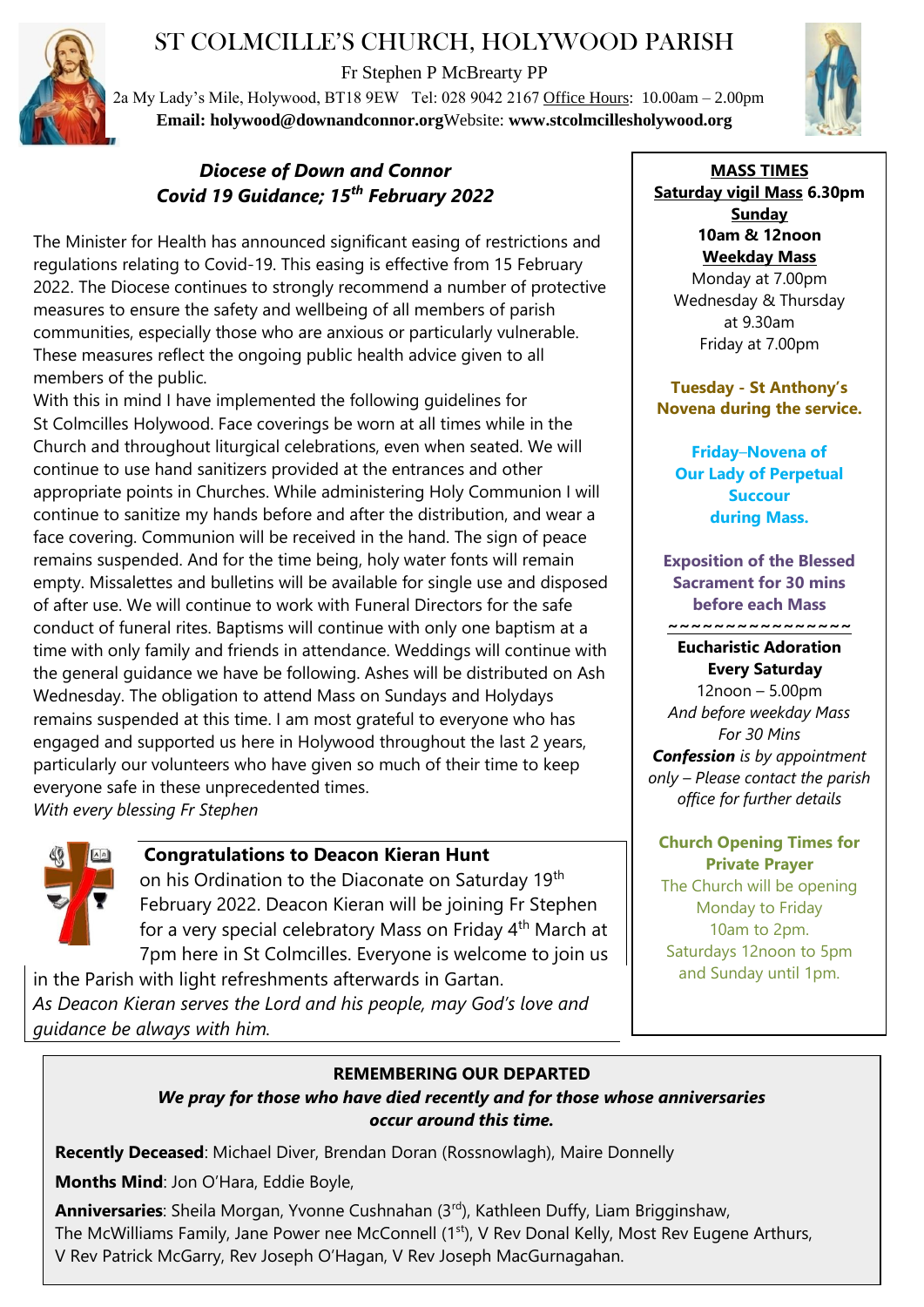

20th February 2022 7<sup>th</sup> Sunday in Ordinary Time "Grant, we pray, almighty God, that always pondering spiritual things, we carry out in both word and deed""





**NO GREATER LOVE**

Lent is a season of reflection and preparation as we look forward to the celebration of

Easter. Why not join *Living Church* as we reflect together over Zoom on the final moments of Jesus' life. In a series of short films shot on location in the Holy land, *No Greater Love* is a biblical pilgrimage that reveals Christ's amazing love for us. Best-selling author, Edward Sri, will guides us through the final hours of Christ's life. Over 5 weeks we are given the opportunity to walk step by step with Jesus through the Scriptures from the Garden of Gethsemane to Mount Calvary. At each session there will be the opportunity to meet others from across the Diocese to pray, share and reflect together. There are 5 online sessions – one for each week of Lent which will lead us into Holy week. To book your place on our online program please e-mail

#### **[livingchurch@downandconnor.org](mailto:livingchurch@downandconnor.org)**

There are 6 options for you to choose from: Monday 14th March at 11am or 7pm Tuesday 8<sup>th</sup> March at 7:30pm Wednesday 9<sup>th</sup> March at 7:30pm Thursday 10<sup>th</sup> March at 11am or 7pm



**Eucharistic Adoration** has now been changed to 12noon - 5pm on Saturdays If you would like to put your name down to come along for an hour on a Saturday afternoon, please complete the weekly register which is available in the Church

### **LENTEN PIONEER PLEDGE**

Many people choose to abstain from alcohol during Lent. Why not take this opportunity to perhaps help yourself or someone you know with an alcohol or drug problem by offering your sacrifice for freedom from addiction? Please consider taking the short- term Lenten Pledge and make a difference to someone's life and say the following daily prayer.

**PRAYER:"** I promise in honour of the Sacred Heart of Jesus and with the help of the Blessed Virgin Mary to abstain from all alcoholic drink during Lent."

**Dates for your Diary**. Ash Wednesday is on 2<sup>nd</sup> March. Fr Stephen will be distributing the Ashes at Masses at 9.30am and 7pm. St Patricks Day there will be a vigil Mass on Wednesday at 7pm followed by Mass on St Patricks Day at 9.30am

## **St Vincent de Paul Helpline Number: 07845 854671**

To make a donation directly to our bank account, the details are as follows: •**Ulster Bank, Holywood**

**•Account Number: 10523499 •Sort Code: 98-07-60**

If you would prefer to phone directly to donate money, please phone

**028 90750161** and mention **Holywood**.

Thank you for your continued support during these difficult times.

If you can, please remember to **Gift Aid** your donation



### **Diocesan Pilgrimage to Lourdes 2022**

This year's Diocesan Pilgrimage we will be first since 2019. With the ongoing effects of the Covid-19

pandemic, the pilgrimage will be smaller and different. There will be no medical or nursing support available and we will have limited numbers of young adult helpers. We are unable to offer supported accommodation to pilgrims in the Accueil Notre-Dame. Pilgrims must be able to travel independently or be accompanied by someone who can provide for all their support and needs. The pilgrimage will run  $13<sup>th</sup>$  -18<sup>th</sup> July 2022– Staying in Hotel Jeanne d'Arc, Hotel Alba or Hotel Mediterannee. If you would like a booking form or to receive further information, please contact Claire in the Parish Office. Further details are on our website [www.stcolmcillesholywood.org](http://www.stcolmcillesholywood.org/)

The new Diocese of Down and Connor Directory 2021 is now available to purchase from the Sacristy. **Priced £5.00**

The Requiem Mass for Michael Diver will take place on Tuesday 22<sup>nd</sup> Feb at 10am. Please note there will not be Mass at 9.30am on that morning. May Michael Rest in Peace